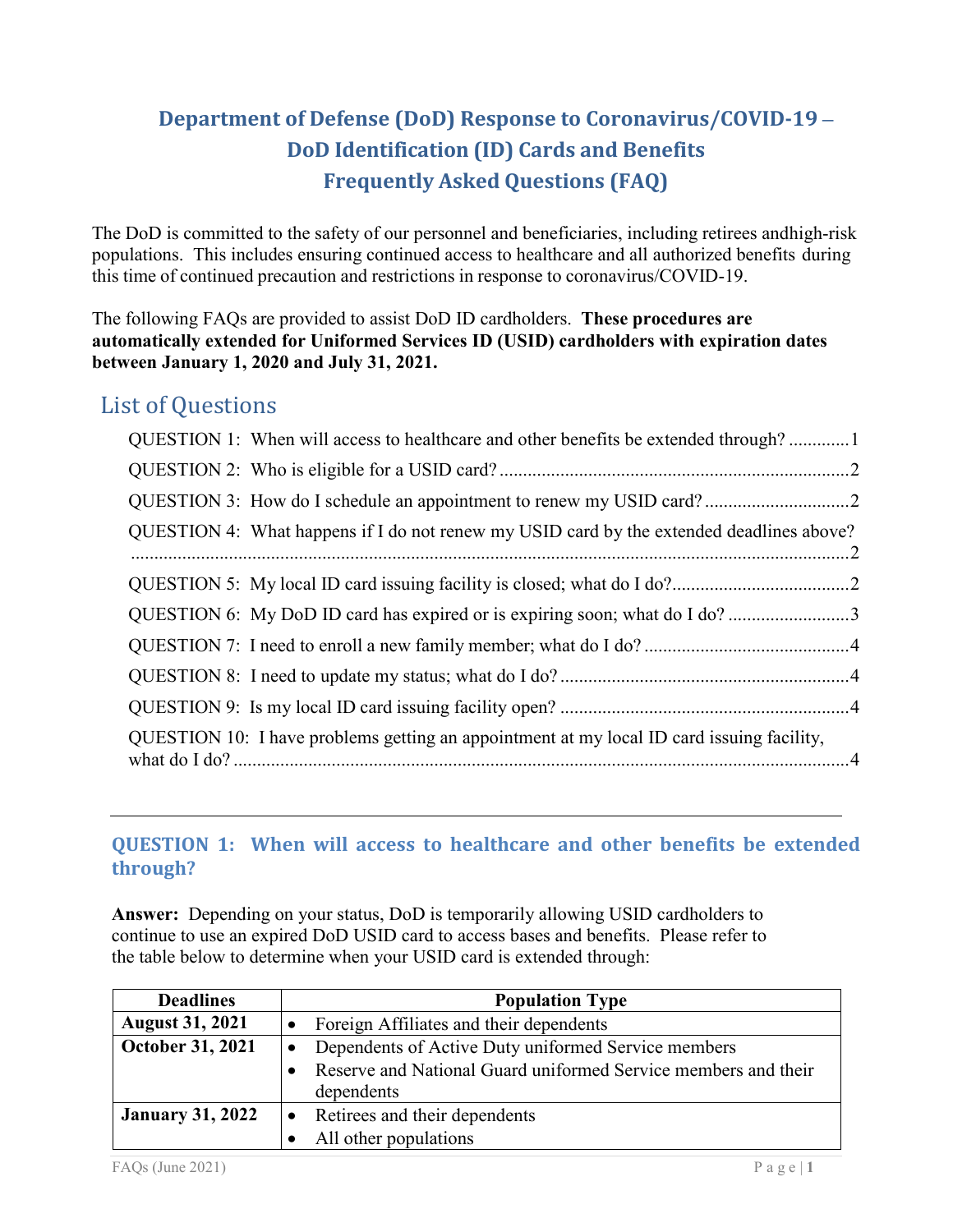# <span id="page-1-0"></span>**QUESTION 2: Who is eligible for a USID card?**

**Answer:** USID cards are issued to retirees, family members, and other eligible individuals. If you have questions about whether you have, or are eligible for, a USID card, visit the following website: [https://www.cac.mil/Next-Generation-Uniformed-Services-ID-Card/.](https://www.cac.mil/Next-Generation-Uniformed-Services-ID-Card/)

If you have questions about the status of your benefits, please use DoD's online self-service resources before contacting DoD and uniformed service help desks by telephone. You can login to milConnect, [https://milconnect.dmdc.osd.mil/milconnect,](https://milconnect.dmdc.osd.mil/milconnect) using the DoD Common Access Card (CAC) or DoD Self-service Logon account. TRICARE coverage is found within the "Beneficiary Web Enrollment (BWE)" drop-down under the "Benefits" tab.

# <span id="page-1-1"></span>**QUESTION 3: How do I schedule an appointment to renew my USID card?**

**Answer:** You can find your nearest DoD ID card issuing facility and schedule appointments at ID Card Office Online, [https://idco.dmdc.osd.mil/idco.](https://idco.dmdc.osd.mil/idco) Some sites are only allowing appointments and increasing the time between customers to support social distancing measures. DoD ID card issuing facilities are keeping their hours and availability up to date on this resource, as well as local phone lines andwebsites.

# <span id="page-1-2"></span>**QUESTION 4: What happens if I do not renew my USID card by the extended deadlines above?**

**Answer:** Expired USID cards are unacceptable for accessing benefits. We recommend renewing your expired USID card using the procedures described above.

### <span id="page-1-3"></span>**QUESTION 5: My local ID card issuing facility is closed; what do I do?**

**Answer:** Please use ID Card Office Online**,<https://idco.dmdc.osd.mil/idco>** to find an alternate location. If there are no alternate locations, please review, Defense Enrollment Eligibility [Reporting System \(DEERS\) Enrollment and USID Card Issuance During COVID-19 June 2021](https://www.cac.mil/Portals/53/Documents/DEERS%20Enrollment%20and%20USID%20Card%20Issuance%20During%20COVID-19%20June%202021%20Update.pdf?ver=XEhF-OXRo7lC66AFTsBHhA%3d%3d)  [Update,](https://www.cac.mil/Portals/53/Documents/DEERS%20Enrollment%20and%20USID%20Card%20Issuance%20During%20COVID-19%20June%202021%20Update.pdf?ver=XEhF-OXRo7lC66AFTsBHhA%3d%3d) which provides the most current guidance on remote enrollment procedures.

Please review the attached [DEERS/Real-Time Automated Personnel Identification System](https://dhra.deps.mil/sites/DMDC_port1/RAPIDS/LOG/OPS%20Admin/Contacts/VOIS%20SPO%20Listing.pdf#search=NOAA%20SPO)  [\(RAPIDS\) Personnel Project Office Listings](https://dhra.deps.mil/sites/DMDC_port1/RAPIDS/LOG/OPS%20Admin/Contacts/VOIS%20SPO%20Listing.pdf#search=NOAA%20SPO) for following Service Project Officers for sponsoring uniformed services listed below:

- United States Coast Guard
- United States Public Health Service Commissioned Corps
- National Oceanic and Atmospheric Administration Commissioned Officer Corps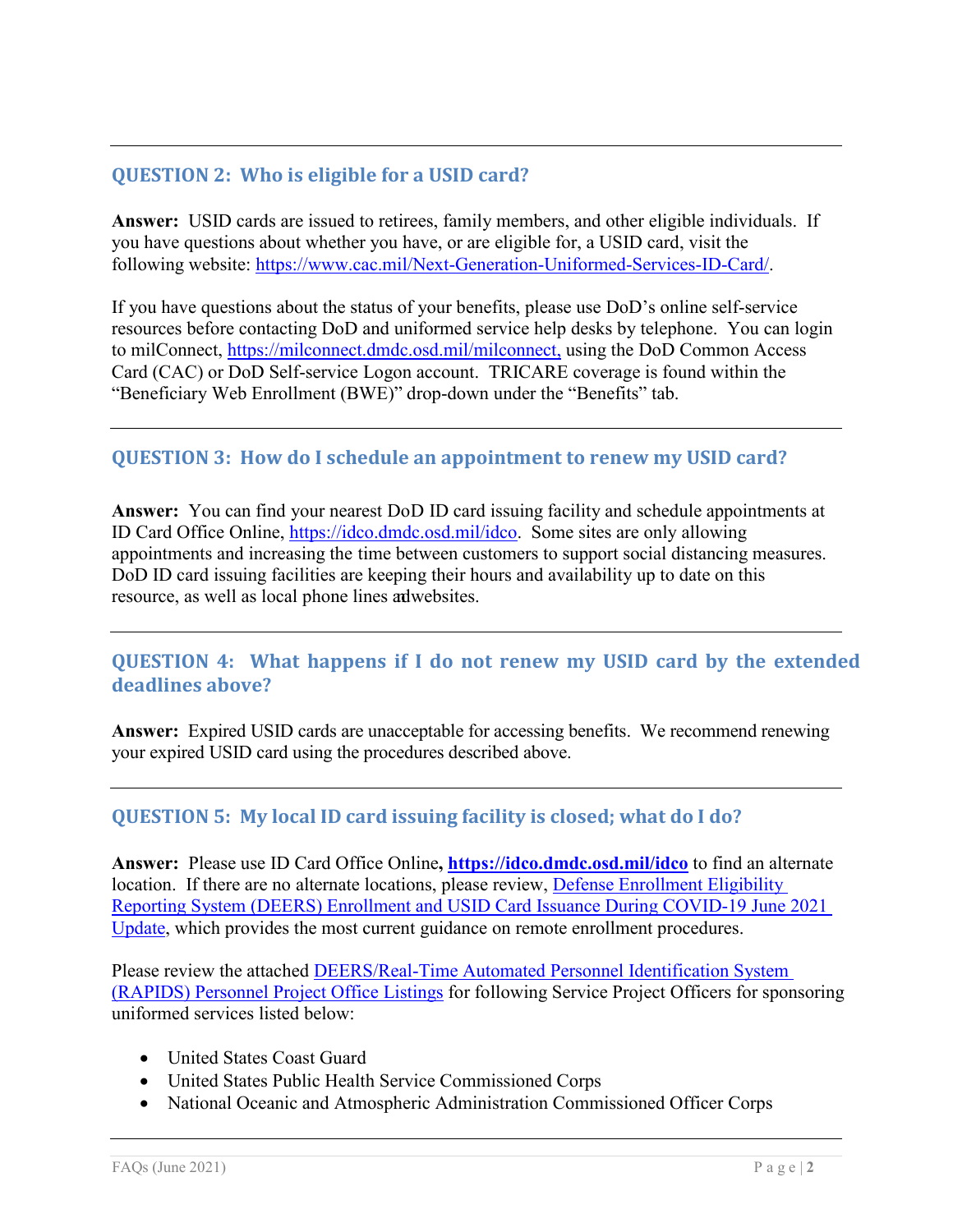# <span id="page-2-0"></span>**QUESTION 6: My DoD ID card has expired or is expiring soon; what do I do?**

**Answer:** DoD will temporarily allow USID cardholders to use an expired DoD ID card to access bases and benefits through the dates listed below.

| <b>Deadlines</b>        | <b>Population Type</b>                                         |
|-------------------------|----------------------------------------------------------------|
| <b>August 31, 2021</b>  | Foreign Affiliates and their dependents                        |
| October 31, 2021        | Dependents of Active Duty uniformed Service members            |
|                         | Reserve and National Guard uniformed Service members and their |
|                         | dependents                                                     |
| <b>January 31, 2022</b> | Retirees and their dependents                                  |
|                         | All other populations                                          |

#### **Uniformed Services ID Cards**

USID cards that expire on/after January 1, 2020 to July 31, 2021 may continue to be used to access military bases and benefits. In order to use the expired USID card, the cardholder must have a current affiliation with DoD and must be eligible for benefits. For example:

- An ID card issued to a spouse typically expires every 4 years; however, as long as the spouse remains married to the uniformed Service member, the spouse continues to have a current affiliation and is eligible for benefits.
	- o As a result, a spouse MAY use the expired DoD ID card to access benefits.
- An ID card issued to a child of a uniformed Service member expires when the child turns 21 years old unless attending school as a full-time student, approved as an incapacitated dependent, or enrolled in TRICARE Young Adult, the child's affiliation ends when the ID card expires and is not eligible for continued benefits.
	- o As a result, a child who has turned 21 and is not eligible for continued benefits MAY NOT use the expired DoD ID card to access benefits.

**NOTE:** A child under age 21, or who is eligible for continued benefits, MAY use the expired DoD ID card to access benefits.

- Young Adults must be between the ages of 21 and 26. For eligibility, enrollment and premium payment information, please refer to [Tricare Young Adult \(www.tricare.mil/tya\)](http://www.tricare.mil/tya).
- Within 90 days prior to the individual turning age 65, individuals must select their Medicare entitlements. At age 65 beneficiaries who are entitled to Medicare Part A and have enrolled in Medicare Part B will automatically transition to Tricare For Life (TFL). Individuals who fail to enroll in Medicare Part B during their initial enrollment period must wait until the next Medicare General Enrolment Period, January 1 – March 31 of each year to enroll in Part B. Medicare Part B coverage and TFL will become active the following July 1.

### **CAC**

Individuals with an expired, or soon-to-expire, CAC will need to visit their local RAPIDS site for card reissuance. If unable to visit a local RAPIDS site, you may contact your Service Project Office which is identified in DEERS Enrollment and USID Card [Issuance During COVID-19](https://www.cac.mil/Portals/53/Documents/DEERS%20Enrollment%20and%20USID%20Card%20Issuance%20During%20COVID-19%20June%202021%20Update.pdf?ver=XEhF-OXRo7lC66AFTsBHhA%3d%3d) June 2021 Update.

Please visit ID Card Office Online at https://idco.dmdc.osd.mil/idco to find your nearest ID card issuing facility and schedule an appointment.